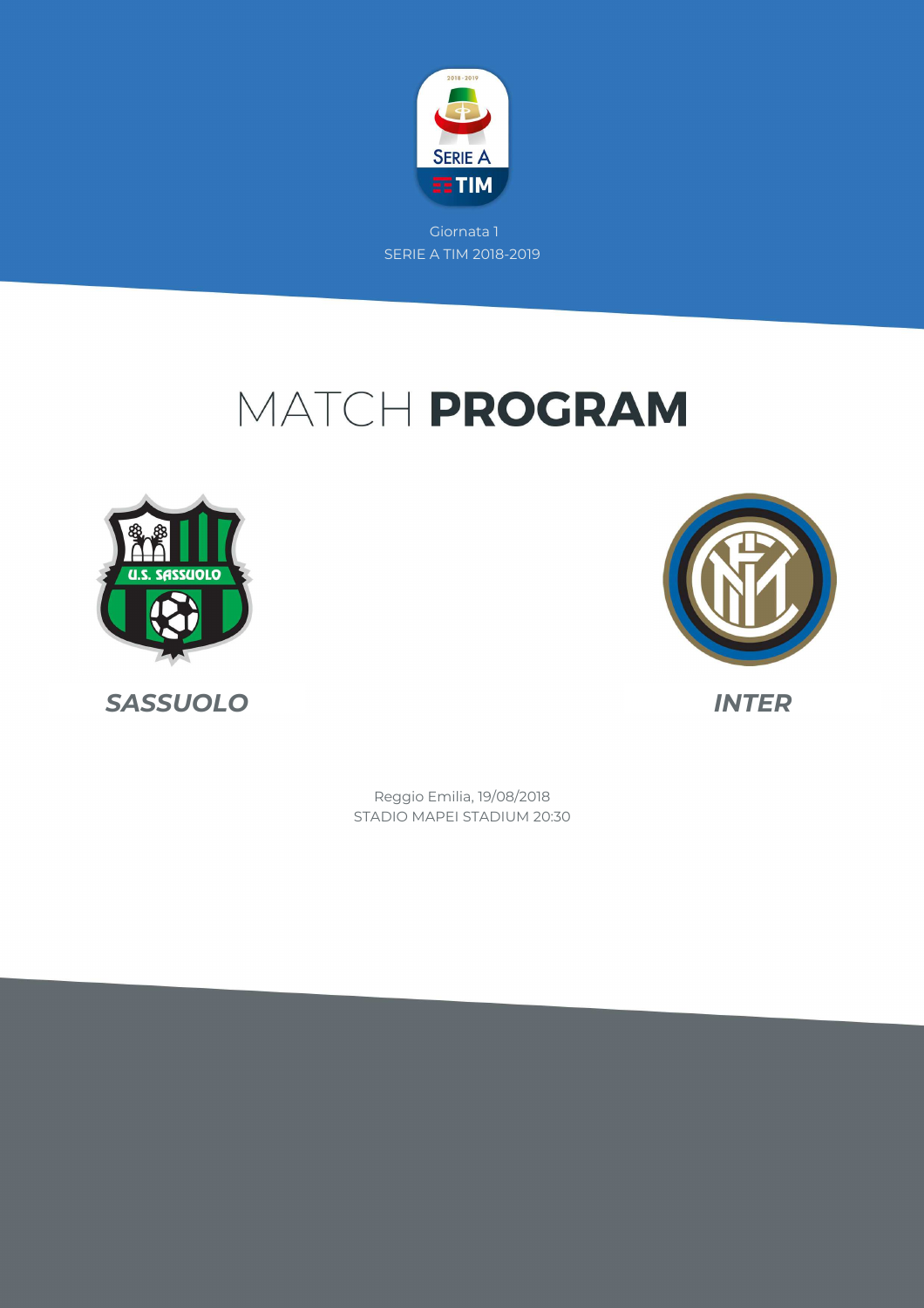### MATCH PROGRAM



**SERIE A EETIM** 

#### *SASSUOLO INTER vs*

STADIO MAPEI STADIUM 20:30 Reggio Emilia, 19/08/2018



### *ULTIMI PRECEDENTI*

| 2017-18 37 \ G | <b>INTER</b>                                                                | <b>SASSUOLO</b>                           |         |
|----------------|-----------------------------------------------------------------------------|-------------------------------------------|---------|
| 12/05/2018     | 35'(2°T) RAFINHA                                                            | 25'(1°T) M. POLITANO, 27'(2°T) D. BERARDI | $1 - 2$ |
| 2017-18 18 \ G | <b>SASSUOLO</b>                                                             | <b>INTER</b>                              |         |
| 23/12/2017     | 34'(1°T) D. FALCINELLI                                                      |                                           | $7-0$   |
| 2016-1736 AG   | <b>INTER</b>                                                                | <b>SASSUOLO</b>                           |         |
| 14/05/2017     | 25'(2 <sup>°</sup> T) EDER                                                  | 36'(1°T) P. IEMMELLO, 5'(2°T) P. IEMMELLO | $7-2$   |
| 2016-1717^C    | <b>SASSUOLO</b>                                                             | <b>INTER</b>                              |         |
| 18/12/2016     |                                                                             | 2'(2°T) A. CANDREVA                       | $O-7$   |
| 2015-16 38 A G | <b>SASSUOLO</b>                                                             | <b>INTER</b>                              |         |
| 14/05/2016     | 6'(1°T) M. POLITANO, 26'(1°T) L. PELLEGRINI, 39'(1°T) M.<br><b>POLITANO</b> | 31'(1 <sup>°</sup> T) R. PALACIO          | $3 - 1$ |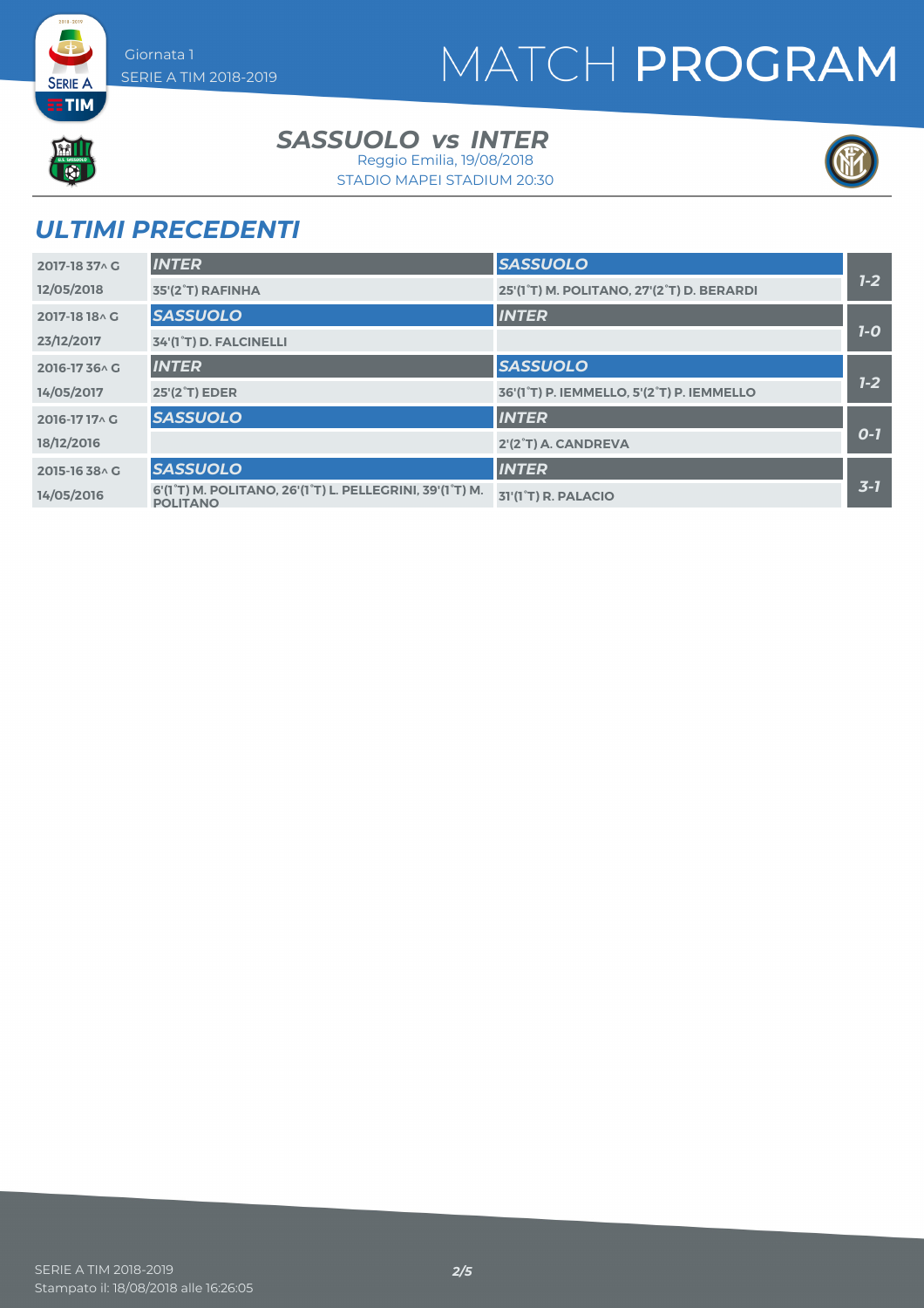# MATCH PROGRAM



**SERIE A EETIM** 

#### *SASSUOLO INTER vs*

STADIO MAPEI STADIUM 20:30 Reggio Emilia, 19/08/2018



#### *ROSA DELLE SQUADRE*

| <b>SASSUOLO</b>                 | PRES. A                 | <b>GOL A</b>        | GOL 2018-19        | PRES. 2018-19    | MIN. 2018-19     |
|---------------------------------|-------------------------|---------------------|--------------------|------------------|------------------|
| <b>PORTIERI</b>                 |                         |                     |                    |                  |                  |
| <b>28 GIACOMO SATALINO</b>      | 0                       | $\boldsymbol{o}$    | 0                  | 0                | $\boldsymbol{o}$ |
| <b>47 ANDREA CONSIGLI</b>       | 299                     | 400                 | $\boldsymbol{O}$   | $\boldsymbol{O}$ | $\boldsymbol{o}$ |
| <b>79 GIANLUCA PEGOLO</b>       | <b>101</b>              | 157                 | $\boldsymbol{O}$   | O                | O                |
| <b>DIFENSORI</b>                |                         |                     |                    |                  |                  |
| <b>3 ALESSANDRO TRIPALDELLI</b> | $\pmb{o}$               | $\boldsymbol{o}$    | $\boldsymbol{O}$   | O                | 0                |
| <b>5 MAURICIO LEMOS</b>         | 8                       | $\boldsymbol{\eta}$ | $\boldsymbol{O}$   | $\boldsymbol{O}$ | $\boldsymbol{o}$ |
| <b>ROGERIO</b><br>6             | 13                      | $\boldsymbol{0}$    | $\boldsymbol{O}$   | $\boldsymbol{O}$ | 0                |
| <b>13 FEDERICO PELUSO</b>       | 226                     | $\overline{7}$      | $\boldsymbol{O}$   | $\boldsymbol{O}$ | $\boldsymbol{o}$ |
| <b>17 LEONARDO SERNICOLA</b>    | 0                       | 0                   | 0                  | 0                | 0                |
| 21 POL LIROLA                   | 46                      | $\boldsymbol{O}$    | $\boldsymbol{O}$   | $\boldsymbol{O}$ | $\boldsymbol{O}$ |
| 23 GIANGIACOMO MAGNANI          | $\boldsymbol{O}$        | $\boldsymbol{O}$    | $\boldsymbol{O}$   | O                | 0                |
| <b>31 GIAN MARCO FERRARI</b>    | 67                      | 5                   | $\boldsymbol{O}$   | $\boldsymbol{O}$ | $\boldsymbol{O}$ |
| <b>38 STEFANO FERRARESI</b>     | 0                       | O                   | $\boldsymbol{O}$   | 0                | 0                |
| <b>39 CRISTIAN DELL'ORCO</b>    | 17                      | $\boldsymbol{0}$    | $\boldsymbol{O}$   | $\boldsymbol{O}$ | $\boldsymbol{o}$ |
| 98 CLAUD ADJAPONG               | 27                      | $\overline{I}$      | $\boldsymbol{O}$   | O                | 0                |
| <b>CENTROCAMPISTI</b>           |                         |                     |                    |                  |                  |
| <b>4 FRANCESCO MAGNANELLI</b>   | 138                     | 3                   | $\pmb{o}$          | O                | 0                |
| <b>9 FILIP DJURICIC</b>         | 35                      | $\boldsymbol{O}$    | $\boldsymbol{O}$   | $\boldsymbol{O}$ | $\boldsymbol{o}$ |
| <b>12 STEFANO SENSI</b>         | 33                      | 3                   | $\boldsymbol{O}$   | O                | 0                |
| <b>27 KEVIN-PRINCE BOATENG</b>  | 85                      | 11                  | $\boldsymbol{O}$   | $\boldsymbol{O}$ | $\boldsymbol{0}$ |
| <b>32 ALFRED DUNCAN</b>         | 141                     | 3                   | $\boldsymbol{O}$   | 0                | 0                |
| <b>68 MEHDI BOURABIA</b>        | $\boldsymbol{O}$        | $\boldsymbol{O}$    | $\boldsymbol{o}$   | O                | O                |
| <b>ATTACCANTI</b>               |                         |                     |                    |                  |                  |
| <b>10 ALESSANDRO MATRI</b>      | 319                     | 90                  | $\boldsymbol{o}$   | O                | 0                |
| <b>11 GIANLUCA SCAMACCA</b>     | $\overline{3}$          | $\boldsymbol{0}$    | $\boldsymbol{O}$   | $\boldsymbol{O}$ | $\boldsymbol{o}$ |
| <b>18 GIACOMO RASPADORI</b>     | O                       | $\boldsymbol{O}$    | $\boldsymbol{O}$   | O                | 0                |
| <b>19 JENS ODGAARD</b>          | $\boldsymbol{0}$        | $\boldsymbol{0}$    | $\boldsymbol{O}$   | O                | $\boldsymbol{o}$ |
| <b>20 JEREMIE BOGA</b>          | $\boldsymbol{O}$        | $\boldsymbol{O}$    | $\boldsymbol{O}$   | O                | 0                |
| <b>25 DOMENICO BERARDI</b>      | 142                     | 47                  | $\boldsymbol{O}$   | $\boldsymbol{O}$ | $\boldsymbol{O}$ |
| <b>29 MARCELLO TROTTA</b>       | 71                      | 11                  | $\boldsymbol{O}$   | $\boldsymbol{O}$ | 0                |
| <b>30 KHOUMA BABACAR</b>        | <b>712</b>              | 29                  | $\boldsymbol{O}$   | $\boldsymbol{O}$ | $\boldsymbol{o}$ |
| <b>34 FEDERICO DI FRANCESCO</b> | 55                      | 5                   | O                  | 0                | Ο                |
| <b>99 ENRICO BRIGNOLA</b>       | 78                      | 3                   | $\pmb{\mathit{O}}$ | $\boldsymbol{O}$ | 0                |
| <b>STAFF TECNICO</b>            |                         |                     |                    |                  |                  |
| <b>Allenatore</b>               | <b>ROBERTO DE ZERBI</b> |                     |                    |                  |                  |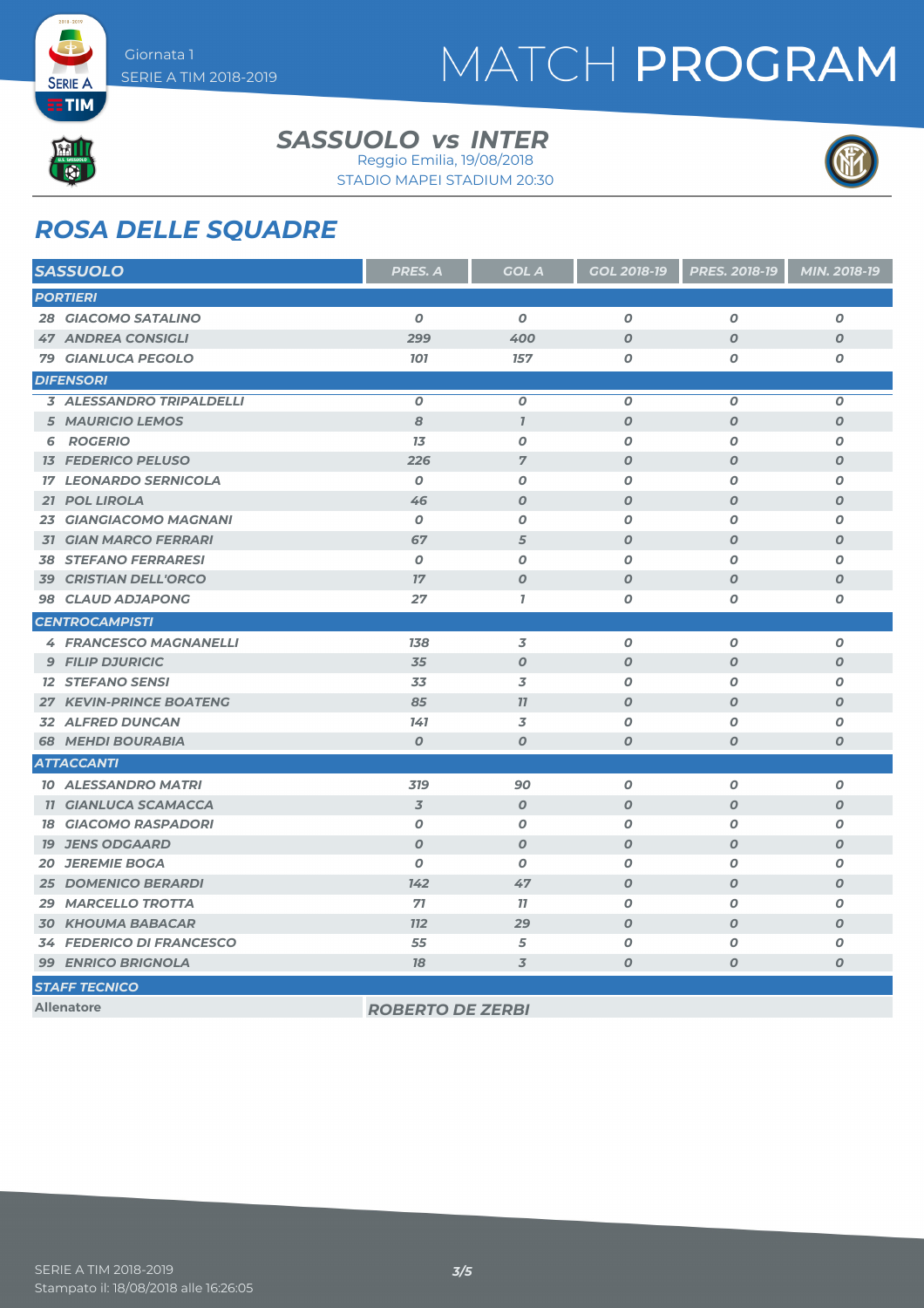# MATCH PROGRAM



**SERIE A EETIM** 

#### *SASSUOLO INTER vs* Reggio Emilia, 19/08/2018

STADIO MAPEI STADIUM 20:30



| <b>INTER</b>                   | PRES. A                  | <b>GOL A</b>             | <b>GOL 2018-19</b> | <b>PRES. 2018-19</b> | <b>MIN. 2018-19</b> |  |
|--------------------------------|--------------------------|--------------------------|--------------------|----------------------|---------------------|--|
| <b>PORTIERI</b>                |                          |                          |                    |                      |                     |  |
| <b>1 SAMIR HANDANOVIC</b>      | 405                      | 472                      | $\boldsymbol{0}$   | $\boldsymbol{0}$     | $\boldsymbol{0}$    |  |
| <b>27 DANIELE PADELLI</b>      | <b>112</b>               | <b>151</b>               | $\boldsymbol{O}$   | $\boldsymbol{0}$     | $\boldsymbol{O}$    |  |
| <b>46 TOMMASO BERNI</b>        | 9                        | 70                       | 0                  | 0                    | O                   |  |
| <b>DIFENSORI</b>               |                          |                          |                    |                      |                     |  |
| 2 SIME VRSALJKO                | 78                       | $\boldsymbol{o}$         | $\boldsymbol{o}$   | $\boldsymbol{O}$     | 0                   |  |
| <b>6 STEFAN DE VRIJ</b>        | 95                       | 8                        | $\boldsymbol{O}$   | $\boldsymbol{O}$     | $\boldsymbol{O}$    |  |
| <b>13 ANDREA RANOCCHIA</b>     | <b>192</b>               | 1 <sub>3</sub>           | 0                  | 0                    | O                   |  |
| <b>18 KWADWO ASAMOAH</b>       | 230                      | 12                       | $\boldsymbol{O}$   | $\boldsymbol{O}$     | $\boldsymbol{O}$    |  |
| <b>MIRANDA</b><br>23           | 95                       | $\mathbf{7}$             | 0                  | 0                    | 0                   |  |
| <b>DALBERT</b><br>29           | 13                       | $\boldsymbol{0}$         | $\boldsymbol{O}$   | $\boldsymbol{0}$     | $\boldsymbol{o}$    |  |
| <b>DANILO D'AMBROSIO</b><br>33 | 162                      | 77                       | $\boldsymbol{o}$   | 0                    | O                   |  |
| <b>37 MILAN SKRINIAR</b>       | 76                       | 4                        | $\boldsymbol{O}$   | $\boldsymbol{O}$     | $\boldsymbol{O}$    |  |
| <b>CENTROCAMPISTI</b>          |                          |                          |                    |                      |                     |  |
| <b>5 ROBERTO GAGLIARDINI</b>   | 62                       | $\overline{2}$           | $\boldsymbol{o}$   | $\boldsymbol{O}$     | $\boldsymbol{o}$    |  |
| 8 MATIAS VECINO                | 141                      | 12                       | $\boldsymbol{O}$   | $\boldsymbol{O}$     | $\boldsymbol{o}$    |  |
| <b>14 RADJA NAINGGOLAN</b>     | 286                      | 35                       | $\boldsymbol{o}$   | O                    | O                   |  |
| <b>15 JOAO MARIO</b>           | 44                       | $\overline{\mathcal{S}}$ | $\boldsymbol{O}$   | $\boldsymbol{0}$     | $\boldsymbol{O}$    |  |
| <b>20 BORJA VALERO</b>         | 202                      | 76                       | 0                  | 0                    | 0                   |  |
| 77 MARCELO BROZOVIC            | <b>101</b>               | 13                       | $\boldsymbol{o}$   | O                    | $\boldsymbol{o}$    |  |
| <b>ATTACCANTI</b>              |                          |                          |                    |                      |                     |  |
| <b>7 YANN KARAMOH</b>          | 76                       | $\mathbf{7}$             | $\boldsymbol{o}$   | 0                    | 0                   |  |
| <b>9 MAURO ICARDI</b>          | <b>190</b>               | <b>110</b>               | $\boldsymbol{O}$   | $\boldsymbol{O}$     | $\boldsymbol{o}$    |  |
| <b>10 LAUTARO MARTINEZ</b>     | $\boldsymbol{0}$         | 0                        | 0                  | 0                    | O                   |  |
| <b>11 KEITA BALDE'</b>         | <b>110</b>               | 26                       | $\boldsymbol{o}$   | $\boldsymbol{O}$     | $\boldsymbol{o}$    |  |
| <b>16 MATTEO POLITANO</b>      | 96                       | 20                       | $\boldsymbol{o}$   | O                    | $\boldsymbol{o}$    |  |
| <b>44 IVAN PERISIC</b>         | 107                      | 29                       | $\boldsymbol{O}$   | $\boldsymbol{0}$     | $\boldsymbol{O}$    |  |
| <b>87 ANTONIO CANDREVA</b>     | 312                      | 54                       | 0                  | 0                    | 0                   |  |
| <b>STAFF TECNICO</b>           |                          |                          |                    |                      |                     |  |
| <b>Allenatore</b>              | <b>LUCIANO SPALLETTI</b> |                          |                    |                      |                     |  |